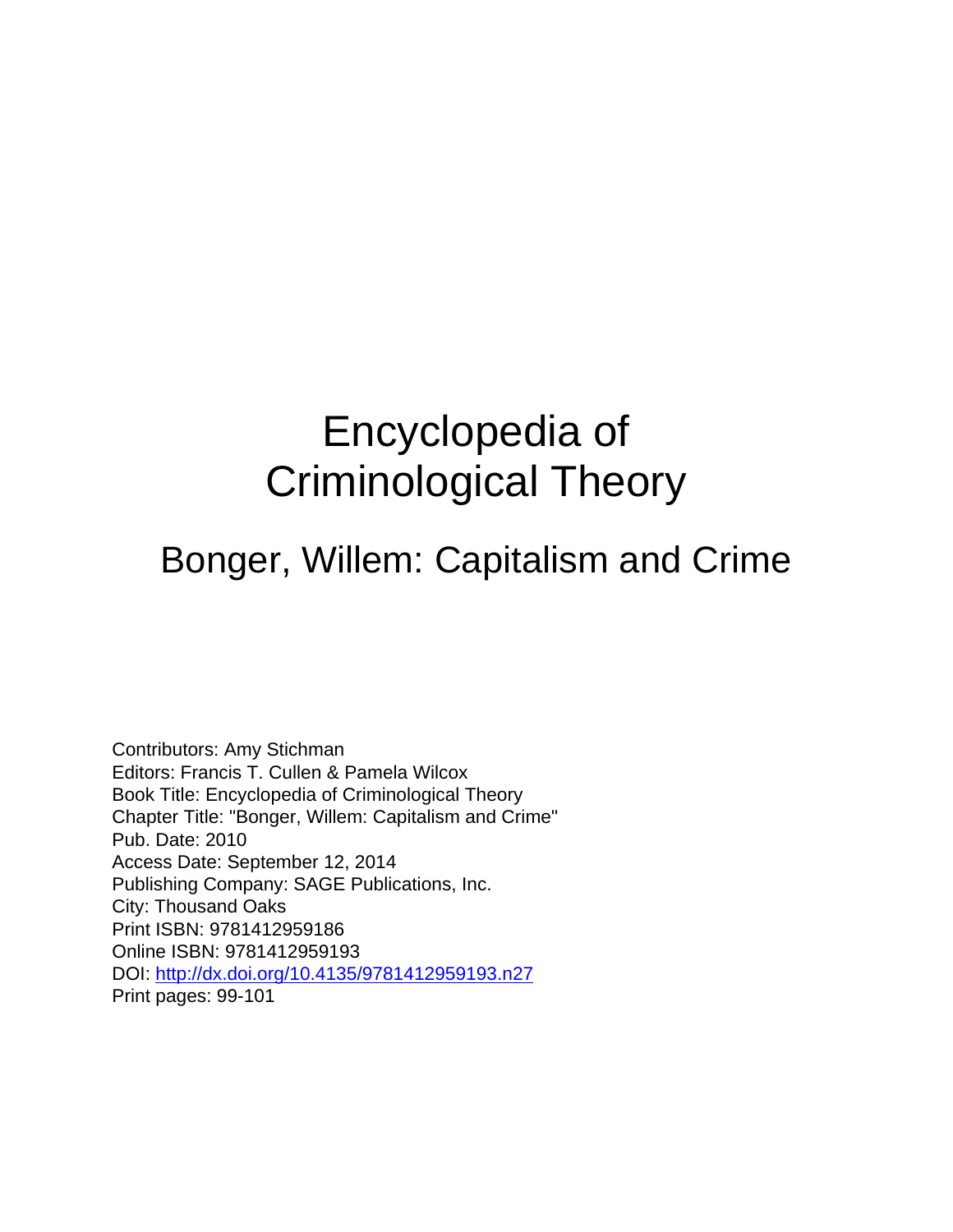©2010 SAGE Publications, Inc. All Rights Reserved.

This PDF has been generated from SAGE knowledge. Please note that the pagination of the online version will vary from the pagination of the print book.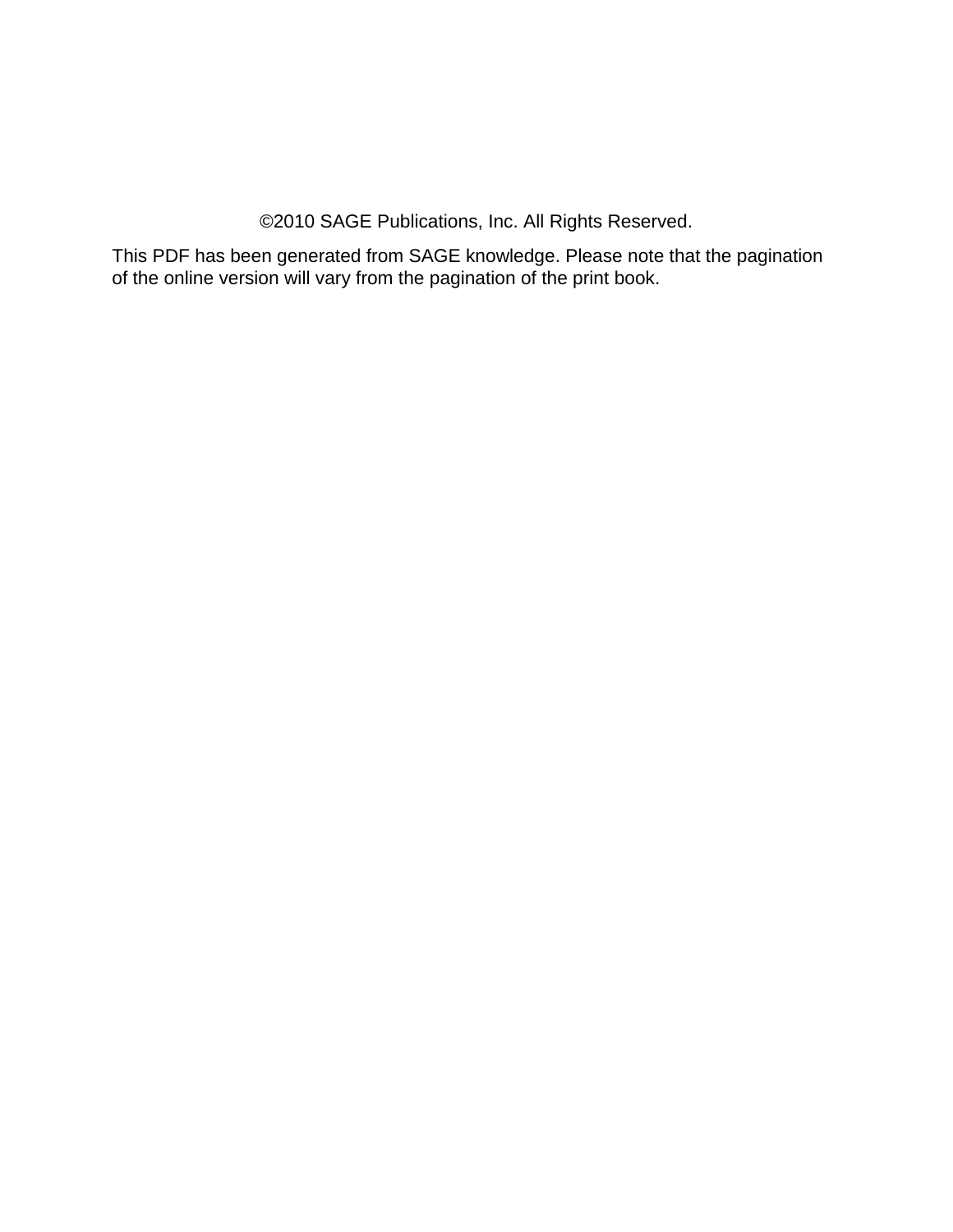#### <http://dx.doi.org/10.4135/9781412959193.n27>

In the early 20th century, scholars examining the causes of crime tended to see the roots of criminal behavior as products of people's free will or of other causes lying within the individual. Willem Bonger, a Dutch sociologist, took a different approach and argued that crime was caused by societal factors, specifically the economy and its effects on people. In creating his argument, he was influenced by theorists such as Karl Marx and Fredrick Engels, and he explored the links between crime and economics in his text Criminality and Economic Conditions (original version: 1905; English version: 1916). In this book, Bonger argued that the capitalist economic structure can have a detrimental influence on society and can create criminal behavior and allow it to flourish. Many scholars view Bonger as a founding father of critical criminology.

### Origins of Bonger's Approach

In building his argument that the causes of crime have a basis in society in *Criminality* and Economic Conditions, Bonger first critiqued the more common viewpoint at the time that crime was caused by factors resting within the individual, either because of their free will to choose their own actions, including criminal behaviors, or by their biological makeup. In developing this argument, Bonger explored a number of scholars who had examined the causes of crime from various standpoints, including philosophers, spiritualists, biologists, sociologists, and bio-sociologists, and he compared each school's discussion of the origins of crime. Bonger refuted each school's claims and noted that the link between crime and the economic conditions in a country was the most compelling argument. One basis for his reasoning was that many of those authors who have examined this link agree that economy and crime are related, even if other factors, such as morality or imitation of others' criminal behavior, are more important. Only a small proportion of the cited authors argued that there is no relationship between crime and economic conditions.

Many of the above authors looked at economic conditions solely in terms of the amount of poverty and wealth in a country. In contrast, Bonger believed that to understand how these conditions can influence crime, scholars need to look at distribution of wealth in a country rather than the total amount of wealth. In other words, a country that is wealthy overall may still have a high crime rate if there are people who are impoverished

Page 3 of 8 Encyclopedia of Criminological Theory: Bonger, Willem: Capitalism and Crime

**SSAGE knowledge**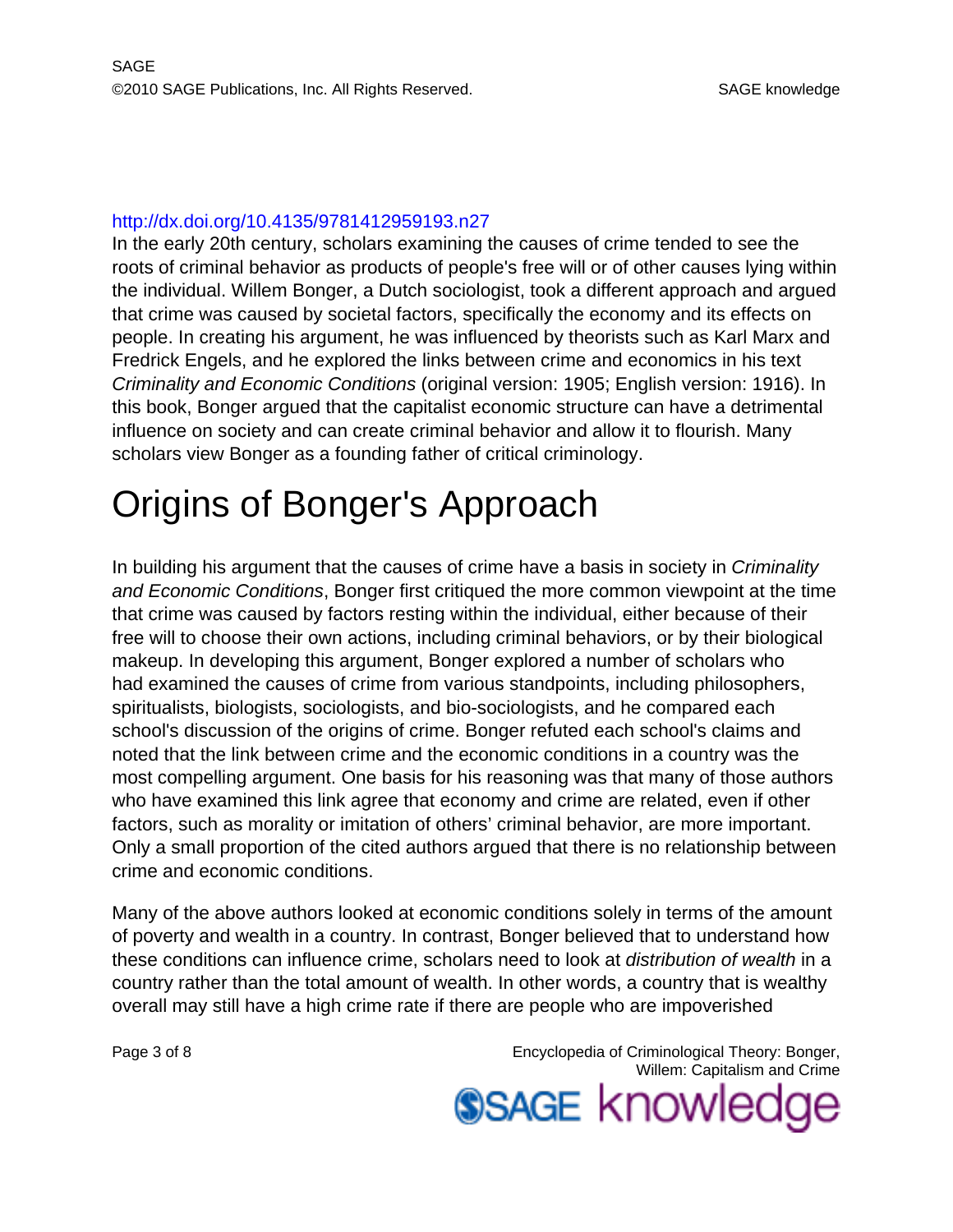alongside people who are very wealthy. Bonger then described that the economic conditions of a country build the social structure of that country. The economic condition that is a key cause of a society's crime is modern capitalism.

Although Marx and Engels did not have a primary focus on crime and law, they did mention some aspects of crime that Bonger further expanded upon. People will produce goods and services to meet their survival needs, such as food and shelter. In a capitalist society, some individuals will own and control the means of production; they are the people who own the factories and businesses that distribute goods and service and are referred to as the bourgeoisie. Other individuals have only their own labor to trade for other goods and services; these are the workers (the proletariat). Social classes developed as a result of this differential access to goods and services. In a capitalist society, therefore, some individuals will have money and that money can translate into power to distribute resources at will; other individuals will lack money. Those people who have the power want to keep it, mainly through exploiting the labor of those who do not have power, and those who do not have the power will struggle against those who do. One's status in society is not due to one's innate capacity but rather is the result of capitalism, which creates differences in money and power.

Capitalism is not the sole economic structure that can lead to the gap between rich and poor; under capitalism, however, the distance between rich and poor has increased to a larger extent and continues to increase. As support for his argument, Bonger examined problems such as poverty and illiteracy in various European countries for many years and compared these to the countries' **[p. 99** ↓ **]** crime rates. With a few exceptions, he found that as poverty or illiteracy increase, so does the amount of crime.

### The Downside of Capitalism

A primary purpose of capitalism is for people to make a profit. Under capitalism, production is for the sake of exchange rather than for personal consumption. In other words, people do not use the goods they produce; they exchange those goods for money or other goods or services. In any exchange, people try to maximize their own profit while minimizing the profits of others. Capitalism has benefits, including the fact that all people have the potential to obtain wealth and that a competitive market makes

Page 4 of 8 Encyclopedia of Criminological Theory: Bonger, Willem: Capitalism and Crime

**SSAGE knowledge**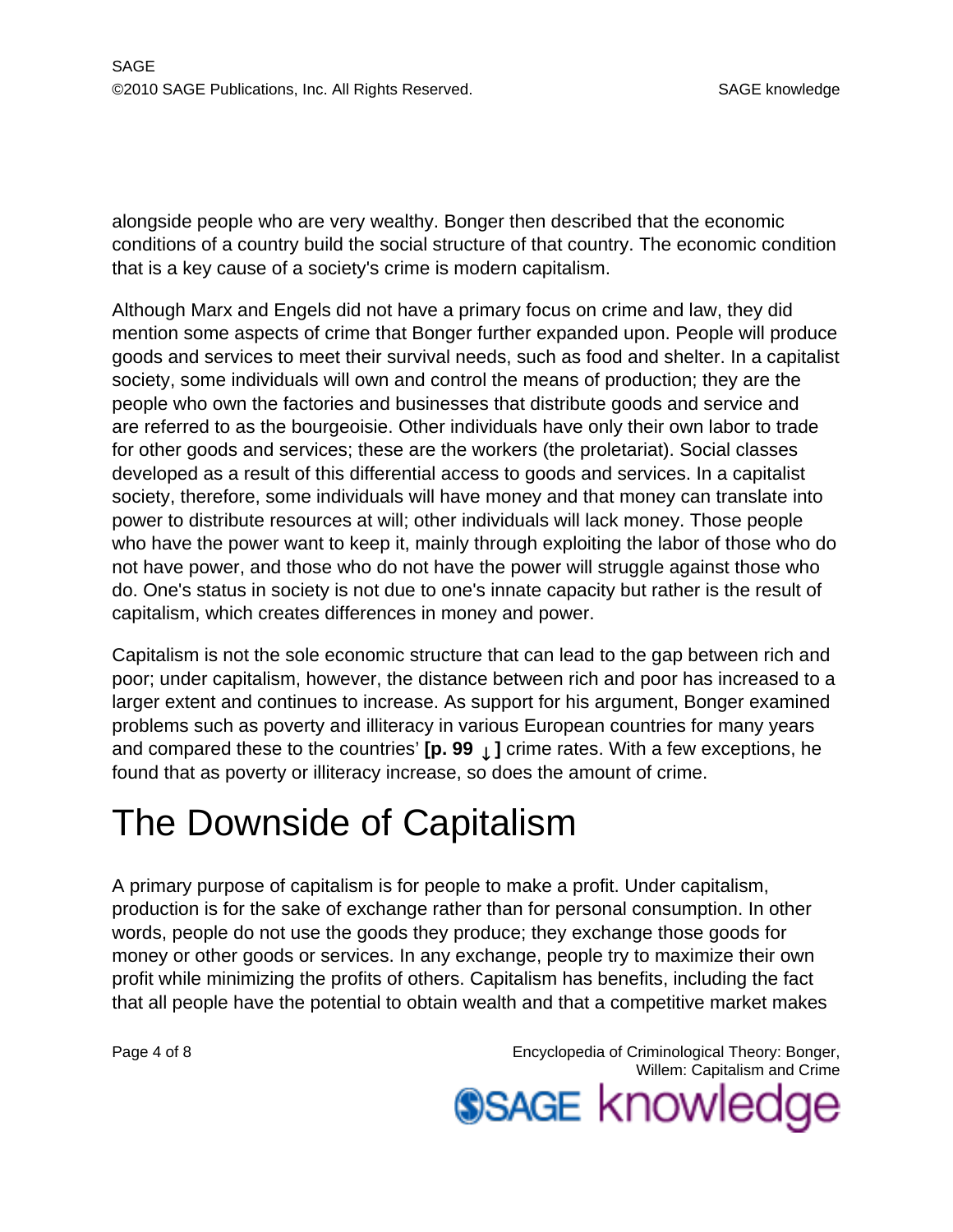products better and cheaper. However, there is a societal drawback. The capitalist mode of production creates and fosters egoism in people. Egoism refers to placing one's own self-interests above the interests of others; it is the opposite of altruism, which refers to placing the interests of others above those of oneself. According to Bonger, humans are intrinsically altruistic, and he based this assumption from an examination of helping behaviors of other animals and by looking at more "primitive" human societies, mainly Native American tribes, which were described as kind, hospitable, and focused on helping each other.

Bonger highlighted that egoism itself does not make people criminal but can make people more capable of crime. Capitalism either creates or reinforces egoism by lessening any altruistic instincts and by weakening the "moral force in man which combats the inclination towards egoistic acts" including criminal ones (p. 532). The change toward capitalism drives people to be more ambitious and greedier and to develop "egoism at the expense of altruism" (p. 401). When people are looking out for themselves above all others, they lose compassion for others and "a great part of morality disappears" (p. 532).

Although egoism is the primary cause of crime under capitalism, crime also occurs as a result of the demoralization of people who live in poorer conditions. Bonger described various social institutions, such as marriage and family, and how capitalism can weaken these institutions. For example, women must marry in order to obtain social and financial security; those who are unable to attain financial security in that way may turn to prostitution. Bourgeois children are spoiled by luxury, whereas proletariat children are not taught proper morals that would keep them out of crime. He argued that the children of the proletariat need to work in factories to help earn money for their families, thereby lessening prosocial intellectual and moral education. Instead, their work brings them into contact with older people who may teach them poor moral values and egoism, which in turn leads to the greater likelihood of crime. Many poorer children will be raised in this poor environment in which they have little education other than beatings from their parents, which can habituate them to violence; therefore, a tendency to violence is taught at a young age. By the effects of capitalism destroying the traditional cultural values and informal social controls, and promoting hedonism and selfishness, people are no longer prevented from committing harmful acts. Crime becomes a rational response to capitalist exploitation.

Page 5 of 8 **Encyclopedia of Criminological Theory: Bonger,** Encyclopedia of Criminological Theory: Bonger, Willem: Capitalism and Crime

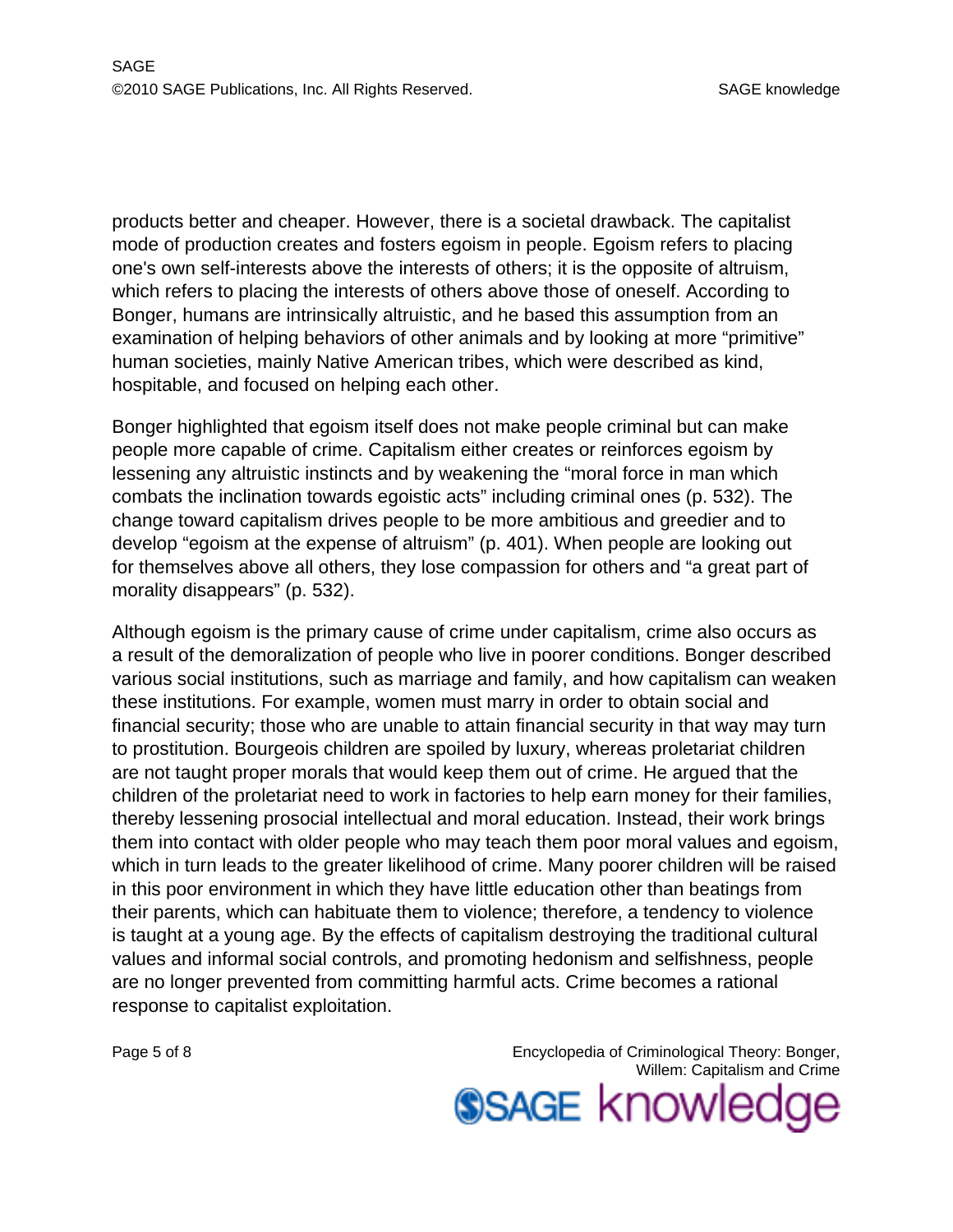### The Breadth of Bonger's Theory

The problems of capitalism can be used to explain a variety of crimes, from minor crimes to more serious offenses. For example, vagrancy and begging are more common under capitalism because there will always be some people who are unable to sell their labor. Furthermore, Bonger noted that as an example of how poorly paid some laborers are, it can even be more profitable to beg than to work. Next, because in a capitalist society having possessions can be viewed as success, people who cannot afford these possessions may turn to crime, especially theft, to attain greater status in the views of others. As an example of violent crime, the economic situation influences the amount of rape by affecting whether people can marry; marriage, in turn, limits these crimes. Members of the proletariat are less likely to be able to afford to marry, and therefore must satisfy their sexual urges illegally. Women's inferior social position along with alcoholism, a more common affliction among the proletariat, and "sexual demoralization and lack of civilization" can lead members of the proletariat to rape (p. 620).

Through applying the above arguments regarding the influence of economy on social structure, Bonger can explain the causes of crime within a **[p. 100** ↓ **]** society as well as variation of criminality across different societies, as capitalist societies will have more crime compared to countries with more equal distribution of wealth. Because the problems of capitalism can influence both the wealthy and the poor, Bonger explored not only crimes by the working class but also those of the people in power. Wealthier people could, for example, steal a large amount of other people's money, partly because of their opportunity to have access to other's money (e.g., in working in a bank) and partly because egoism stimulates greed for all classes.

## The Economic Solution to Crime

In order to eliminate most crime, Bonger advocated for a society based on community support and a lack of material poverty. Culture, intellect, and wealth should not be limited to the benefit of some people but rather should be enjoyed by all. If an economic

Page 6 of 8 Encyclopedia of Criminological Theory: Bonger, Willem: Capitalism and Crime **SSAGE knowleds**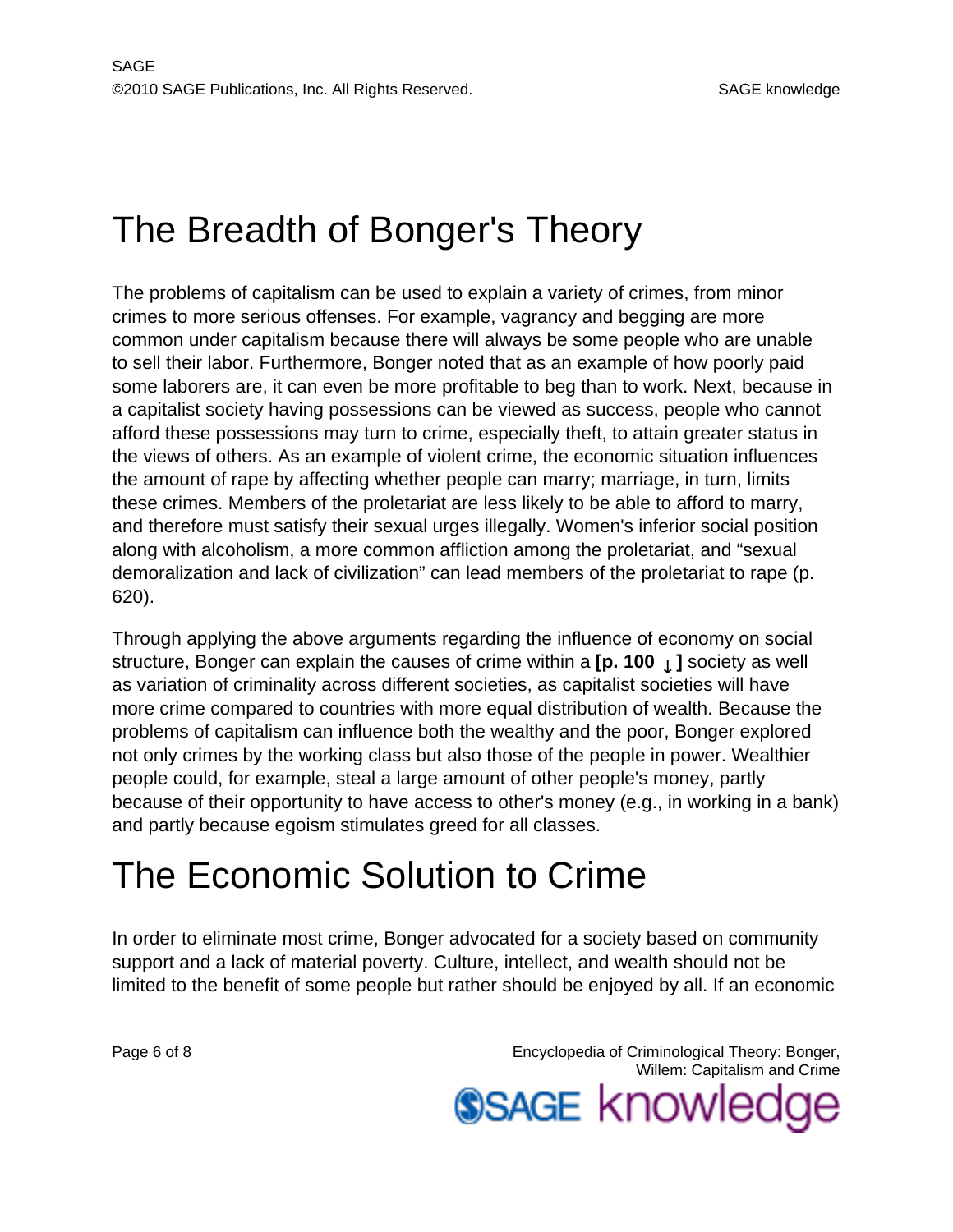system like capitalism is the cause or rein-forcer of people's self interestedness, then an economic system that supports altruism would lessen people's egoism. According to Bonger, an economic system such as socialism, or one in which people have more equal footing economically, would support altruism and, in turn, reduce rates of crime.

#### AmyStichman

<http://dx.doi.org/10.4135/9781412959193.n27> See also

- [Currie, Elliott: The Market Society and Crime](http://knowledge.sagepub.com/view/criminologicaltheory/n68.xml)
- [Greenberg, David F.: Age, Capitalism, and Crime](http://knowledge.sagepub.com/view/criminologicaltheory/n111.xml)
- [Marx, Karl, and Frederick Engels: Capitalism and Crime](http://knowledge.sagepub.com/view/criminologicaltheory/n160.xml)
- [Spitzer, Steven: Capitalism and Crime](http://knowledge.sagepub.com/view/criminologicaltheory/n241.xml)
- [Taylor, Ian, Paul Walton, and Jock Young: The New Criminology](http://knowledge.sagepub.com/view/criminologicaltheory/n257.xml)

#### References and Further Readings

Antonaccio, O., and Tittle, C. R. A cross-national test of Bonger's theory of criminality and economic conditions . Criminology 45 925–958. (2007). [http://dx.doi.org/10.1111/](http://dx.doi.org/10.1111/j.1745-9125.2007.00098.x) [j.1745-9125.2007.00098.x](http://dx.doi.org/10.1111/j.1745-9125.2007.00098.x)

Bonger, W. (1916) Criminality and economic conditions . Boston: Little, Brown. (Original work published 1905)

Chamlin, M. B., and Cochran, J. K. Economic inequality, legitimacy, and cross-national homicide rates . Homicide Studies 10 231–252. (2006). [http://](http://dx.doi.org/10.1177/1088767906292642) [dx.doi.org/10.1177/1088767906292642](http://dx.doi.org/10.1177/1088767906292642)

Mike, B. Willem Adriaan Bonger's "Criminality and Economic Conditions": A critical analysis . International Journal of Criminology and Penology 4 211–238. (1976).

Neapolitan, J. Differing theoretical perspectives and cross-national variation in thefts in less developed nations . International Criminal Justice Review 5 17–31. (1995). [http://](http://dx.doi.org/10.1177/105756779500500102) [dx.doi.org/10.1177/105756779500500102](http://dx.doi.org/10.1177/105756779500500102)

Page 7 of 8 **Encyclopedia of Criminological Theory: Bonger,** Encyclopedia of Criminological Theory: Bonger, Willem: Capitalism and Crime **SSAGE knowled**